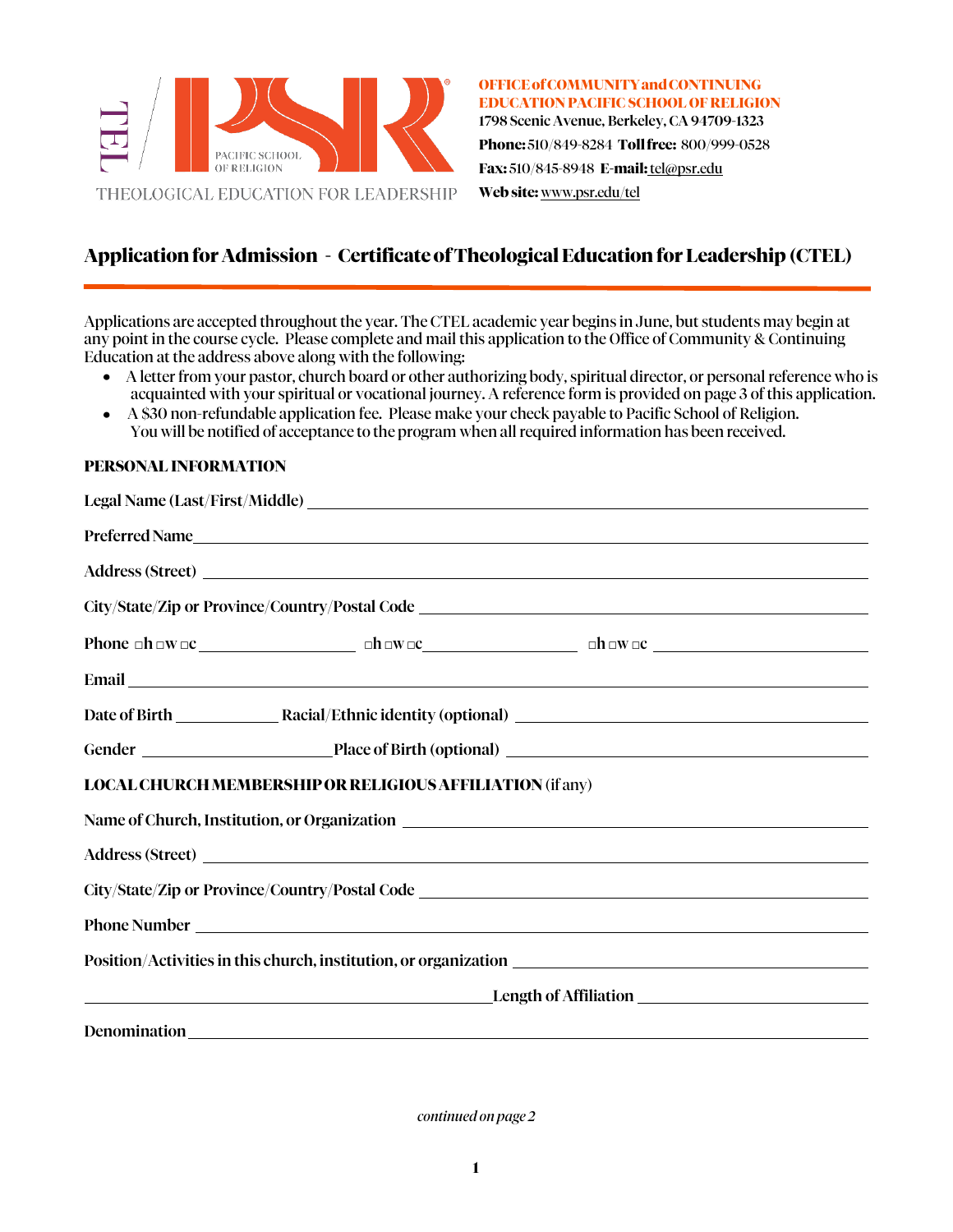# **Applicationfor Admission - Certificate of TheologicalEducation for Leadership (page 2)**

| <b>EDUCATION</b> (a minimum of a high school diploma or GED is recommended) |                                                                                         |                                                                                                                                                                                                                                        |
|-----------------------------------------------------------------------------|-----------------------------------------------------------------------------------------|----------------------------------------------------------------------------------------------------------------------------------------------------------------------------------------------------------------------------------------|
|                                                                             |                                                                                         | School Dates Degree                                                                                                                                                                                                                    |
|                                                                             |                                                                                         | School Dates Degree                                                                                                                                                                                                                    |
| <b>PARTICIPATION</b>                                                        |                                                                                         |                                                                                                                                                                                                                                        |
| local area who are also interested in the CTEL?                             |                                                                                         | We encourage CTEL students to learn with others in their local communities when possible. Are there others in your                                                                                                                     |
| $\Box$ I prefer to learn on my own                                          |                                                                                         |                                                                                                                                                                                                                                        |
|                                                                             |                                                                                         |                                                                                                                                                                                                                                        |
|                                                                             |                                                                                         | $\Box$ I am learning with friends (name/s) $\Box$                                                                                                                                                                                      |
| I would like to be connected with others in my area                         |                                                                                         |                                                                                                                                                                                                                                        |
| do you plan to learn with CTEL?                                             |                                                                                         | Regular access to a computer with a high speed internet connection and speakers, and a telephone is required. Where                                                                                                                    |
| $\Box$ at home or work                                                      |                                                                                         |                                                                                                                                                                                                                                        |
| $\Box$ at church                                                            |                                                                                         |                                                                                                                                                                                                                                        |
|                                                                             | $\Box$ other (please describe) $\Box$                                                   |                                                                                                                                                                                                                                        |
| interested in coming to PSR in Berkeley for:                                |                                                                                         | The CTEL program includes optional gatherings on campus in Berkeley. Please indicate whether you might be                                                                                                                              |
|                                                                             | $\Box$ orientation (June) $\Box$ mid-year gathering (October) $\Box$ commencement (May) |                                                                                                                                                                                                                                        |
| <b>COMMUNICATION</b>                                                        |                                                                                         |                                                                                                                                                                                                                                        |
| to arrange an alternate form of communication:                              |                                                                                         | The primary method of communication used in the CTEL is email. We strongly encourage CTEL students to have<br>access to an email account that they check regularly. Please indicate here if you do NOT have access to email and need   |
|                                                                             |                                                                                         | $\Box$ Please communicate with me by: (describe)                                                                                                                                                                                       |
| <b>INTEREST</b>                                                             |                                                                                         |                                                                                                                                                                                                                                        |
|                                                                             |                                                                                         | Why are you interested in participating in the CTEL program?<br><u>Lettical contract and the contract of the contract of the contract of the contract of the contract of the contract of the contract of the contract of the contr</u> |
|                                                                             |                                                                                         | ,我们也不会有什么。""我们的人,我们也不会有什么?""我们的人,我们也不会有什么?""我们的人,我们也不会有什么?""我们的人,我们也不会有什么?""我们的人<br>,我们也不会有什么。""我们的人,我们也不会有什么?""我们的人,我们也不会有什么?""我们的人,我们也不会有什么?""我们的人,我们也不会有什么?""我们的人                                                                   |
|                                                                             |                                                                                         | Thank you for your application to the CTEL program. Please remember to include a reference and \$30 application fee.                                                                                                                   |
|                                                                             |                                                                                         |                                                                                                                                                                                                                                        |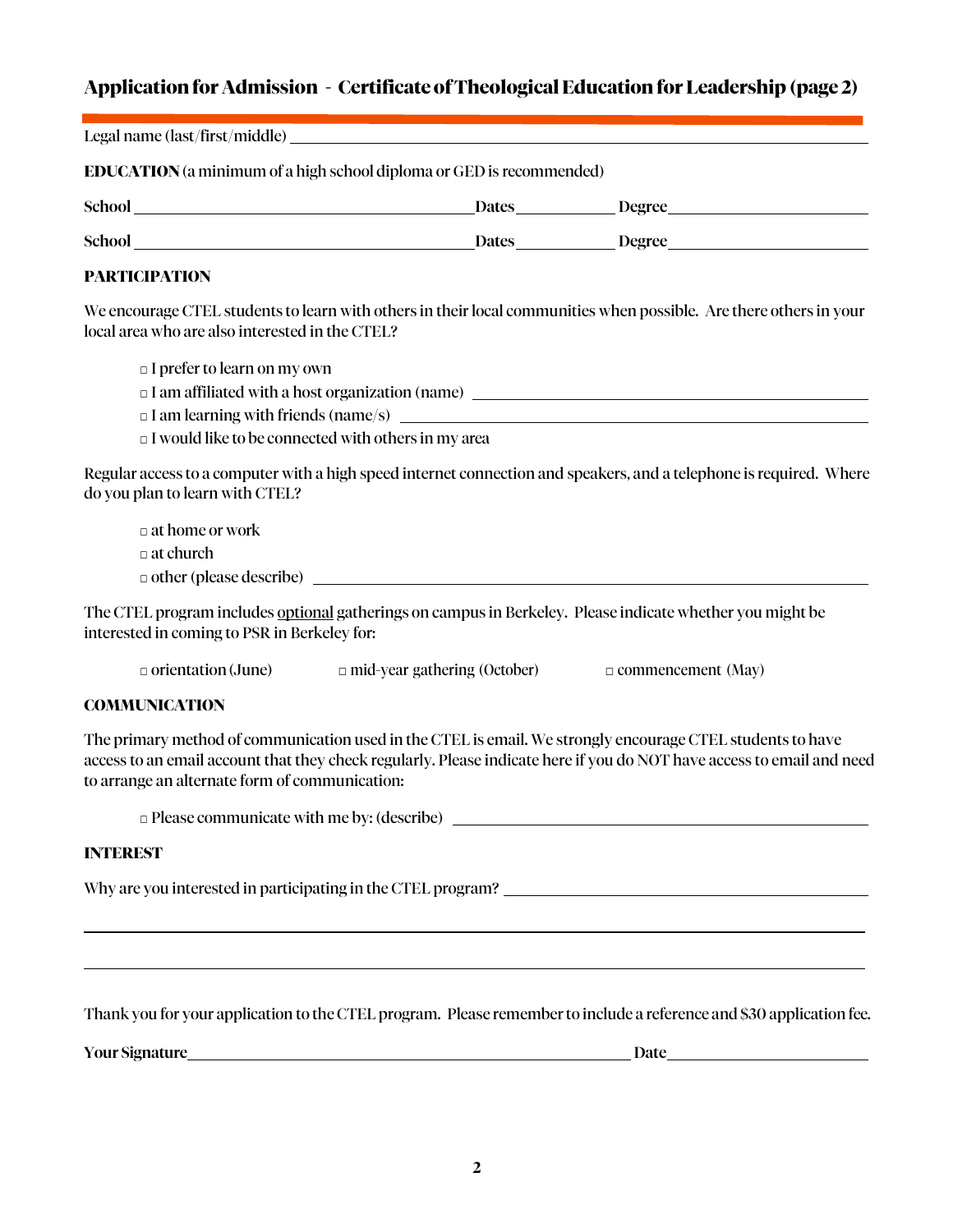

**OFFICEofCOMMUNITYandCONTINUING EDUCATION PACIFIC SCHOOL OF RELIGION** 1798 Scenic Avenue, Berkeley, CA 94709-1323 **Phone:** 510/849-8284 **Tollfree:** 800/999-0528 **Fax:** 510/845-8948 **E-mail:** [tel@psr.edu](mailto:tel@psr.edu) **Web site:** [www.psr.edu/tel](http://www.psr.edu/tel)

# **Reference Form - Certificate of Theological EducationforLeadership (CTEL)**

### **TO BECOMPLETED BY THEAPPLICANT**

Name (last/first/middle)

Phone  $\square$ h  $\square w \square c$  Email Email

Year for which you are seeking admission: 20

The Family Rights and Privacy Act of 1974 gives a student access to the information contained in his/her application for admission. However, in order to ensure that referrers are free to write confidentially an applicant may waive the right to see letters of reference. Should the applicant decide not to waive the right, he/she will have access to the letter only if enrolled in a program at Pacific School of Religion.

If you, the applicant, waive the right to see letters of reference, please sign the following:

I hereby voluntarily waive this right in order to ensure the freedom of confidentiality to my referrer.

| TO BE COMPLETED BY THE REFERRER                                              |  |  |  |
|------------------------------------------------------------------------------|--|--|--|
| Name and Title                                                               |  |  |  |
|                                                                              |  |  |  |
| Street Address                                                               |  |  |  |
|                                                                              |  |  |  |
|                                                                              |  |  |  |
| I am alumnx of Pacific School of Religion $\Box$ No $\Box$ Yes If Yes, Year: |  |  |  |
|                                                                              |  |  |  |
|                                                                              |  |  |  |

In what capacity?

*continued on page 2*